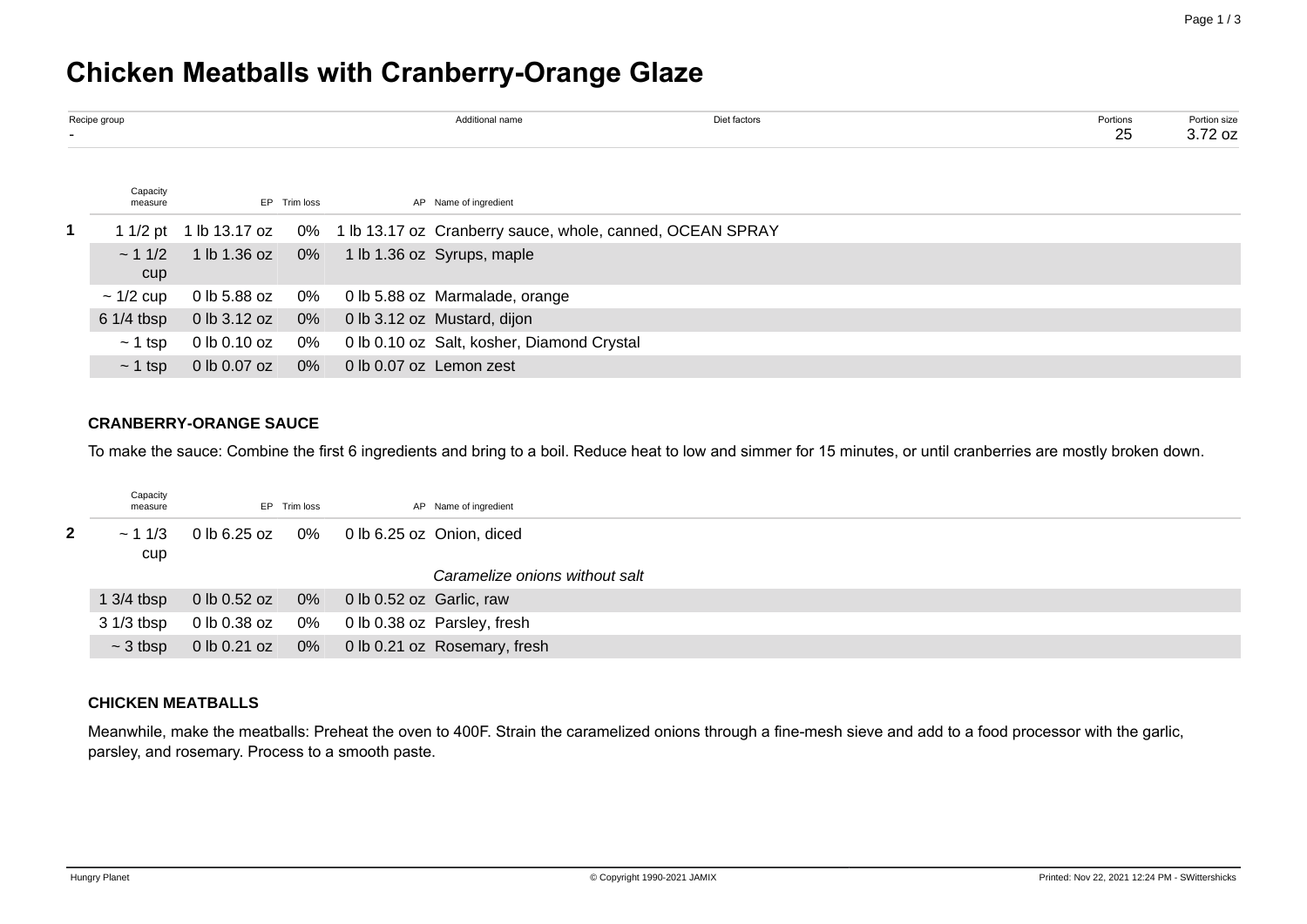| Capacity<br>measure | EP Trim loss | AP Name of ingredient                                                   |
|---------------------|--------------|-------------------------------------------------------------------------|
|                     |              | 1 lb 9.00 oz 0% 1 lb 9.00 oz Hungry Planet Chicken™                     |
| $\sim$ 2/3 cup      |              | 0 lb 2.40 oz 0% 0 lb 2.40 oz Bread crumbs, Panko                        |
| $\sim$ 1/3 cup      |              | 0 lb 1.46 oz 0% 0 lb 1.46 oz Vegan parmesan, dry, grated                |
| tsp                 |              | $\sim$ 1 2/3 0 lb 0.17 oz 0% 0 lb 0.17 oz Salt, kosher, Diamond Crystal |
| $\sim$ 3/4 tsp      |              | 0 lb 0.06 oz 0% 0 lb 0.06 oz Spices, black pepper, ground               |

Transfer the onion paste to a bowl and add the Hungry Planet chicken, breadcrumbs, vegan parmesan, salt, and pepper. Mix until homogeneous.

## **4**

#### **4**

Shape the mixture into meatballs and place on a lightly oiled baking sheet.

## **5**

# **5**

Bake for 10 minutes. Flip meatballs. Bake for another 10 minutes.

#### **6**

# **6**

Remove from the oven and add to the simmering cranberry-orange sauce.

#### **7**

# **7**

Simmer the meatballs, covered, in the sauce for at least 10 minutes, agitating the meatballs occasionally.